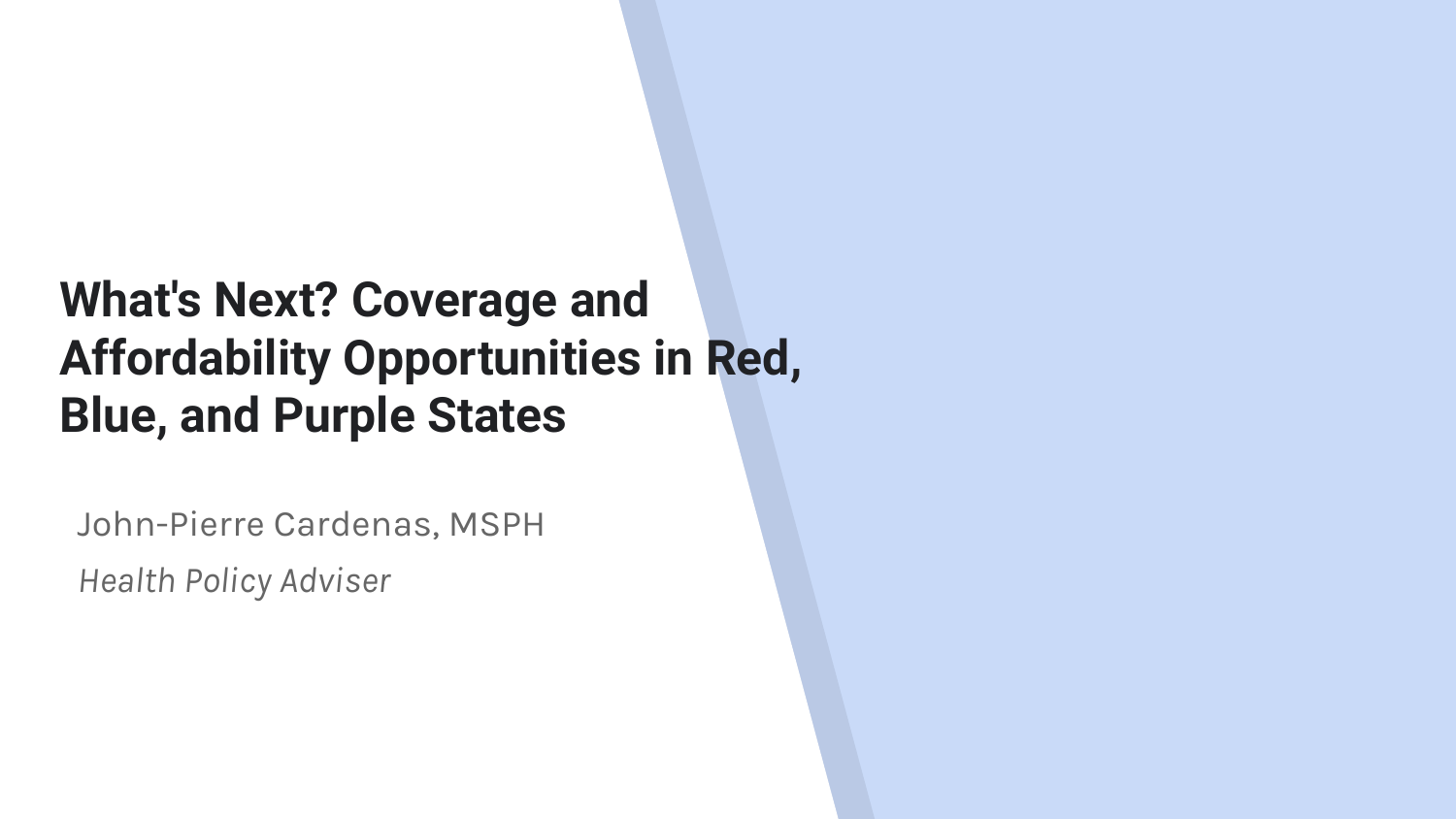# **Topics**

- ❏ Background: Maryland Individual Marketplace
- ❏ Policy Response
- ❏ Marketplace Outcomes
- ❏ Future Policy Action
- ❏ Opportunity: State-based Health Insurance Premium Assessment
- ❏ Opportunity: Facilitated tax-time enrollment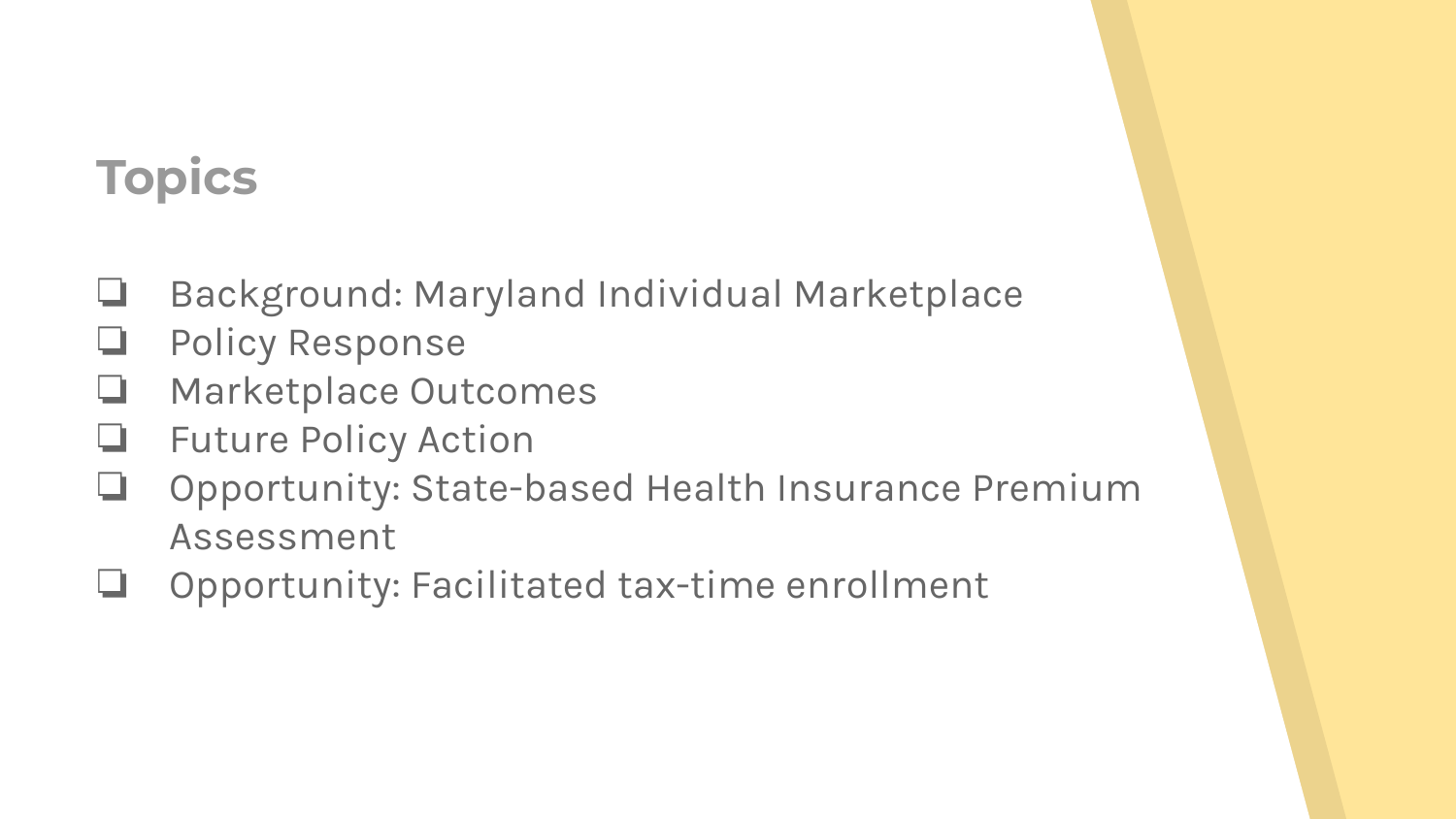#### **Background: Maryland Individual Marketplace**

| <b>Year</b> | Carriers (#)   | <b>QHPs (#)</b> | <b>Exchange</b><br><b>Enrollment</b> | Subsidized/<br><b>Unsubsidized (%)</b> | <b>Premium</b><br>Change (%) |
|-------------|----------------|-----------------|--------------------------------------|----------------------------------------|------------------------------|
| 2014        | $\overline{4}$ | 45              | 81,553                               | 80/20                                  |                              |
| 2015        | 5              | 53              | 131,974                              | 70/30                                  | 10.24%                       |
| 2016        | 5              | 53              | 162,652                              | 70/30                                  | 17.93%                       |
| 2017        | 3              | 23              | 157,637                              | 78/22                                  | 21.24%                       |
| 2018        | $\mathcal{P}$  | 21              | 153,571                              | 79/21                                  | 50.32%                       |

- ❏ 2018: Approximately 11,000 members accounted for \$700,000,000 in claims.
- ❏ Total individual market shrunk by 44,000 enrollees from 2017→2018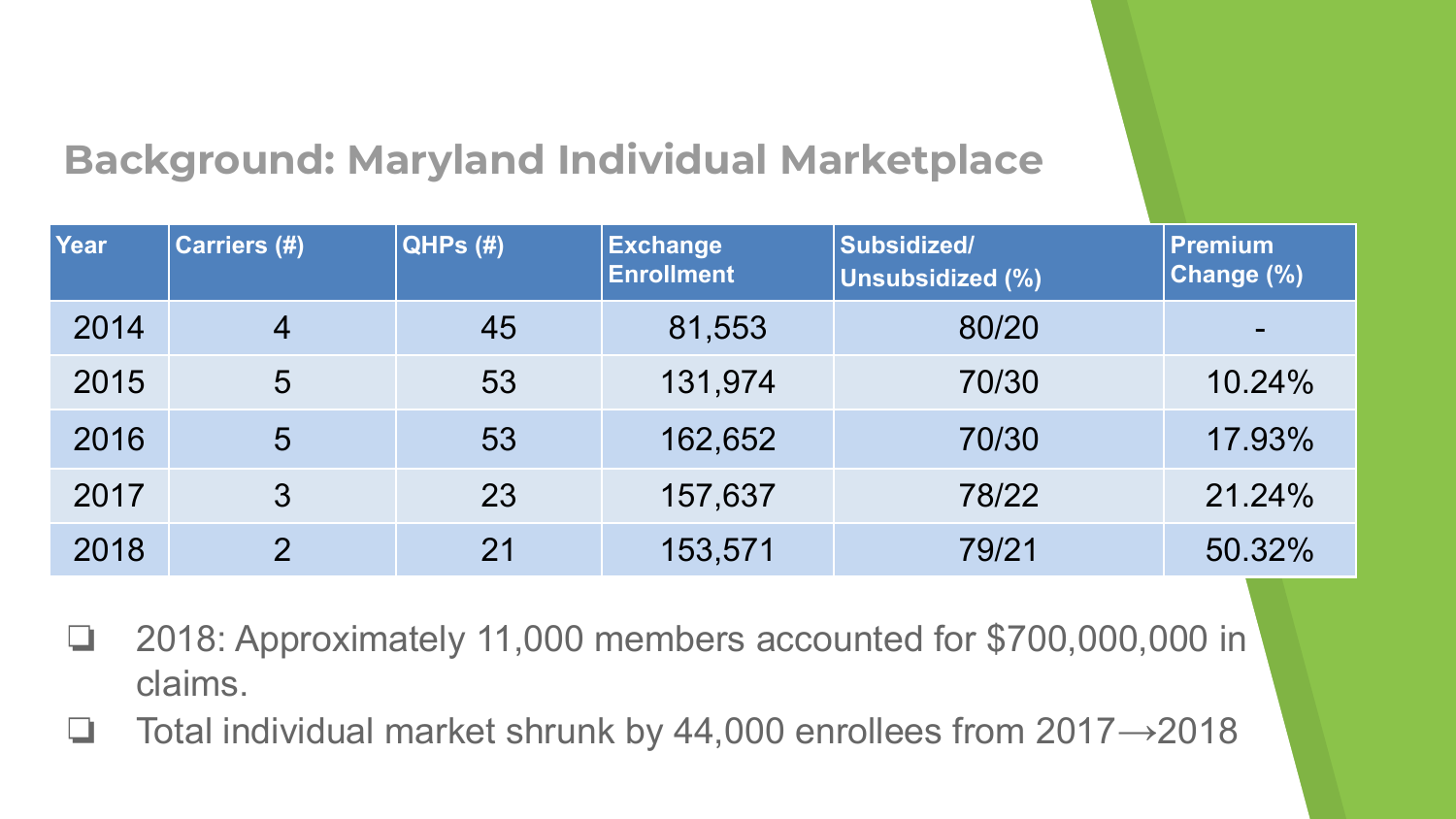## **Policy Response**

- ❏ **2018** Implementation of Silver-loading to mitigate cessation of Cost Sharing Reduction Payments
	- ❏ Doubled State-wide receipt of premium tax credits
	- ❏ Expanded access to zero-cost bronze and gold plans (in some areas)
- ❏ **2019** Establishment of the State Reinsurance Program in 2019 under a State Innovation Waiver
	- ❏ Structured to reduce rates by 30% each year
	- ❏ Two year cumulative impact (2019 and 2020) is a 22% rate decrease from 2018 rates
	- Largest reinsurance program in the country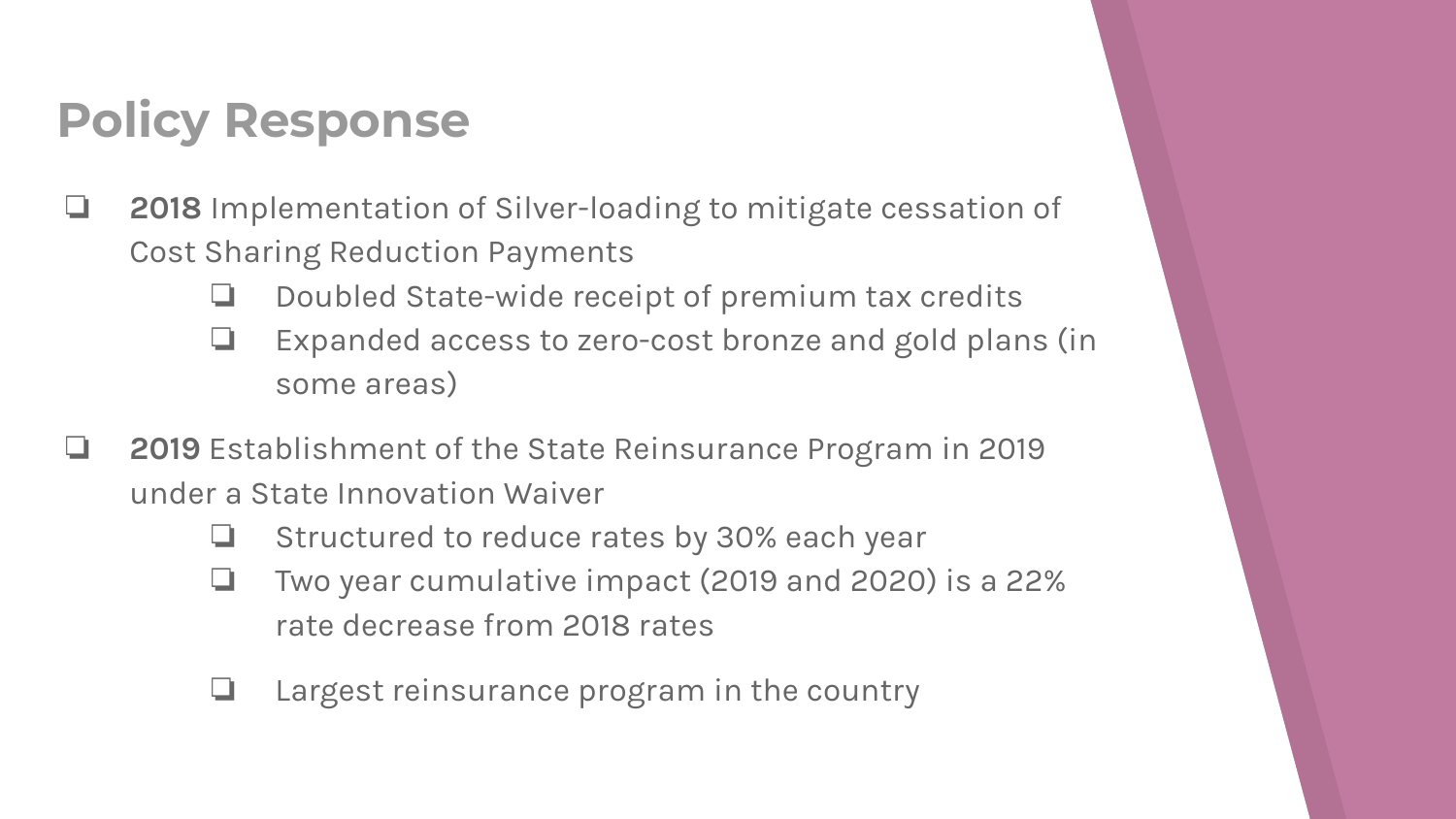## **Policy Response**

- ❏ **2020** Implementation of the Maryland Easy Enrollment Health Insurance Program
	- ❏ Facilitated enrollment pathway into insurance affordability programs at tax filing
	- ❏ Mechanism to outreach to over 200,000 uninsured Marylanders
- ❏ **2020** Implementation of Value Plans to lower deductibles and reduce out-of-pocket costs
	- ❏ Deductible caps at \$2500 and \$1000 for silver and gold plans.
	- ❏ Increased access to health care services with copays before deductibles apply, e.g. primary care, specialty care, generic drugs, urgent care, etc.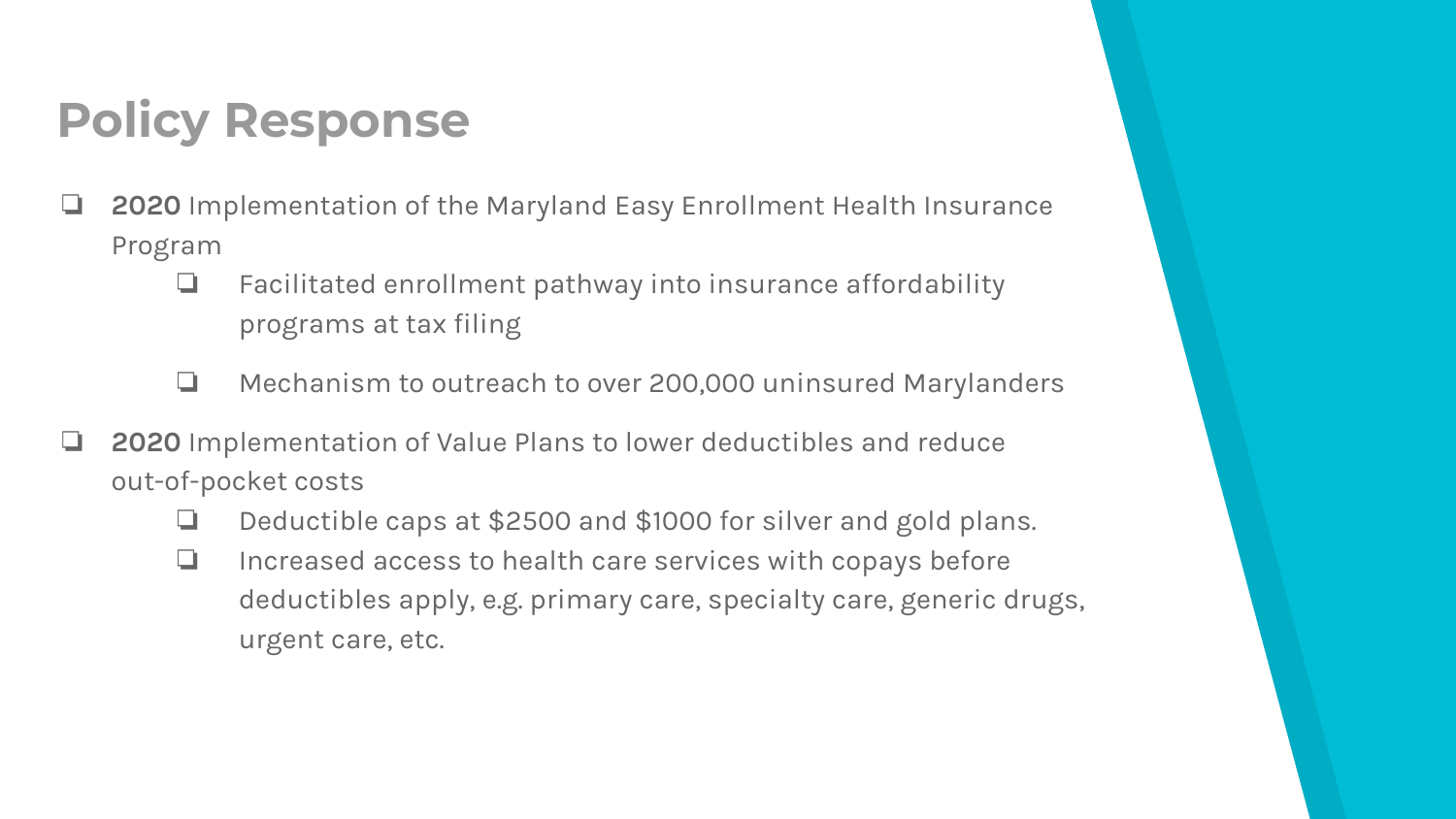### **Marketplace Outcomes**

| Year | <b>Carriers (#)</b> | QHPs(H) | <b>Exchange</b><br><b>Enrollment</b> | Subsidized/<br>Unsubsidized (%) | Premium<br>Change (%) |
|------|---------------------|---------|--------------------------------------|---------------------------------|-----------------------|
| 2019 |                     | 20      | 156,963                              | 79/21                           | $-13.2%$              |
| 2020 |                     | 23      | 158,934                              | 76/24                           | $-10.3%$              |

#### ❏ **2020**

- ❏ Total Individual Market grew to 215,150 enrollees, 12% above projections.
- ❏ Over 44,125 enrolled in Value Plans
- ❏ Premiums are 22% lower than 2018 premiums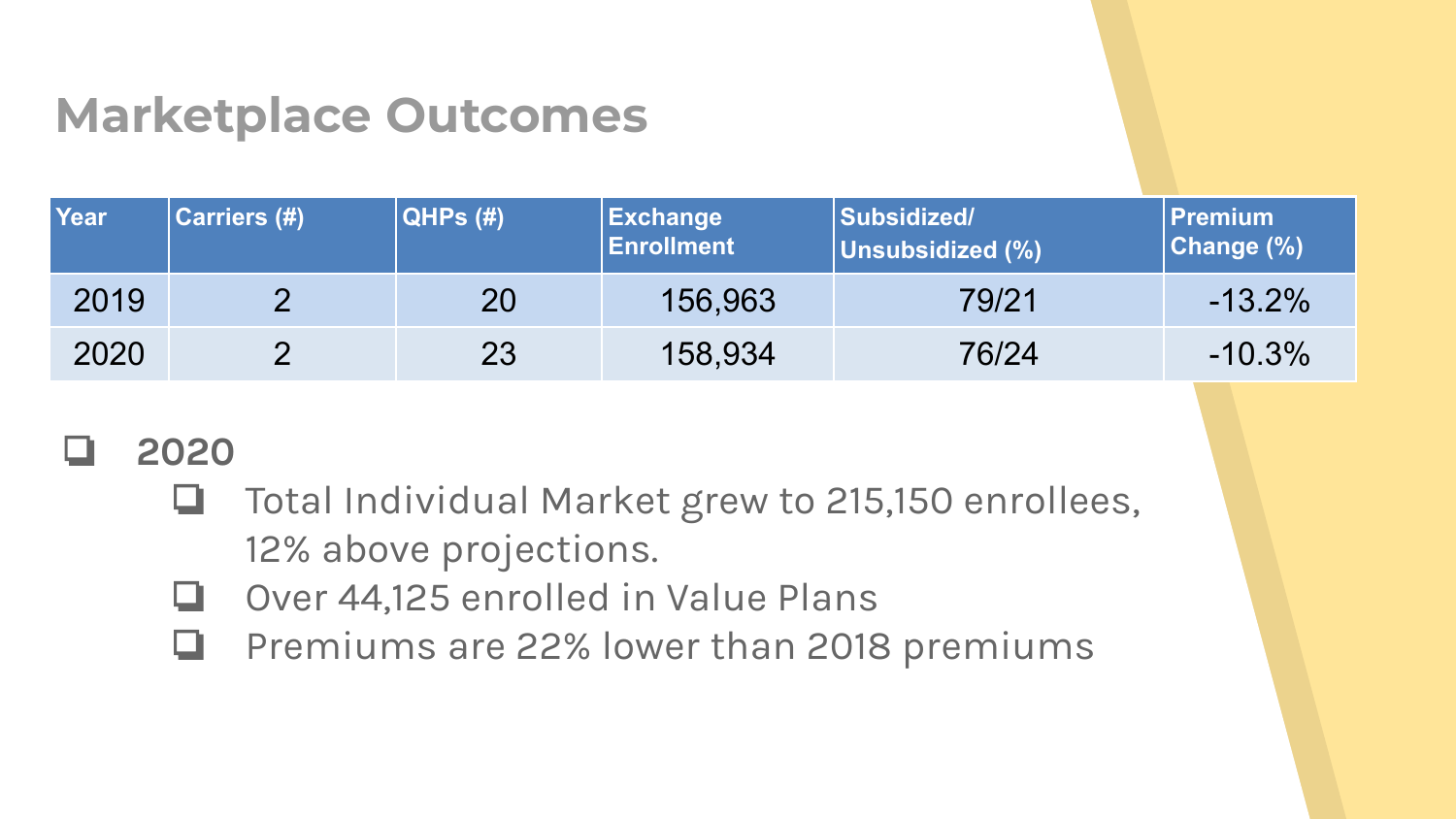# **Future Policy Action**

- ❏ [HB 196/SB 124](http://mgaleg.maryland.gov/2020RS/bills/hb/hb0196f.pdf) **Establishment of State-based Subsidy Program** - allows the Marketplace to allocate funding between the State Reinsurance Program and a State-based Subsidy Program that maximizes long term affordability in the individual market. Allows MHBE to establish and modify subsidy eligibility criteria.
	- ❏ Young Adult Subsidy
	- ❏ Geography-specific subsidy
- ❏ [HB 195](http://mgaleg.maryland.gov/2020RS/bills/hb/hb0195f.pdf) **Required Participation in the Individual Exchange by Carrier** - requires carriers that participate in the State Employee Health Benefits Program to offer coverage in the individual market.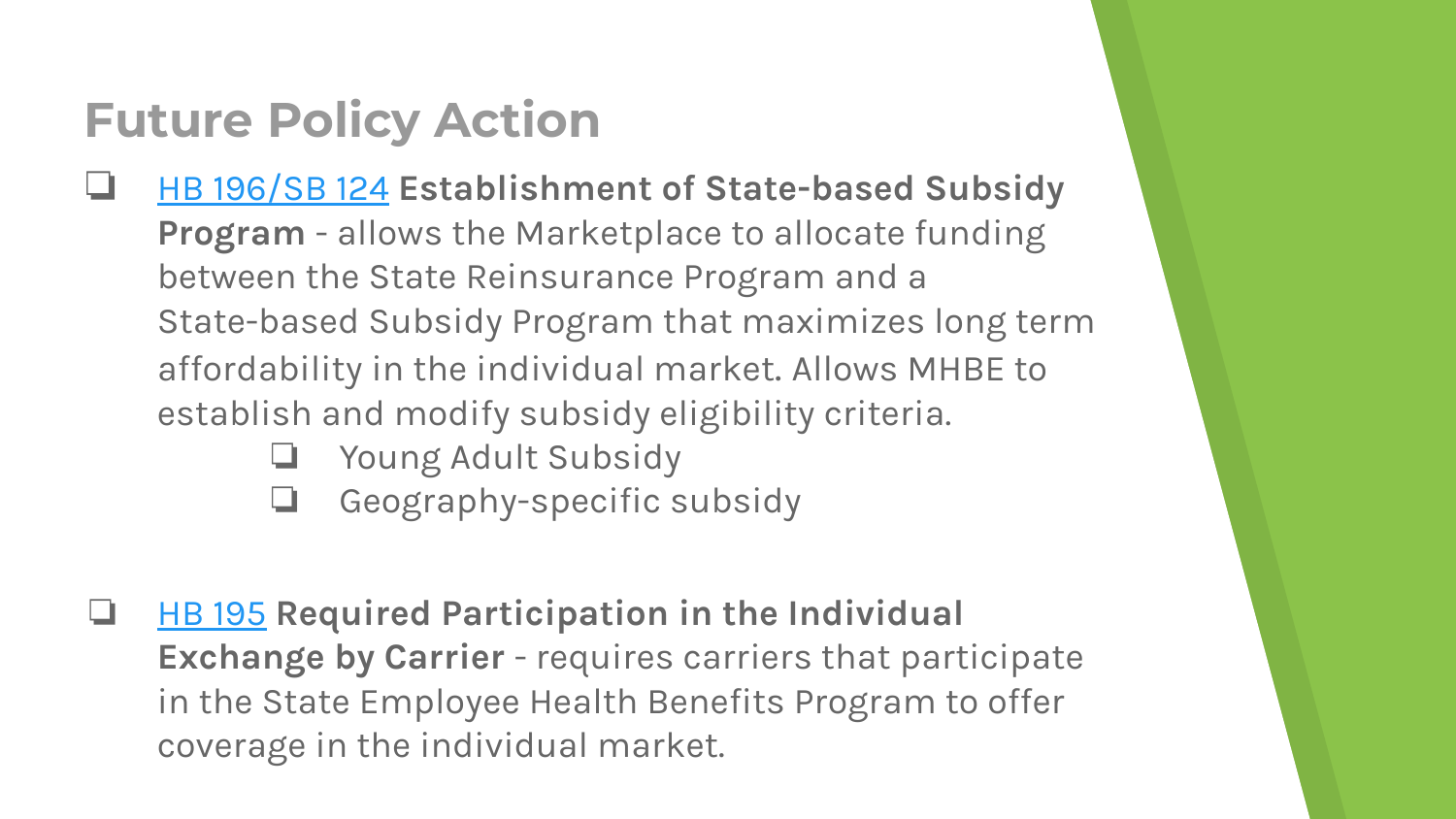### **OPPORTUNITY: State-based Health Insurance Premium Assessment**

- ❏ To fund the State Reinsurance Program, Maryland established a health insurance premium assessment on all premiums that would have been subject to the federal fee under Section 9010 of the ACA and where the state has the statutory authority to do so.
	- $\Box$  2.75% in 2019, 1% in 2020+
	- ❏ Individual, small group, and fully-funded large group lines are included
	- ❏ The assessment structure also allows the state to incorporate Medicaid Managed Care Organizations premiums and increase federal contribution to the SRP.
	- ❏ Estimated to collect \$315 million in its first year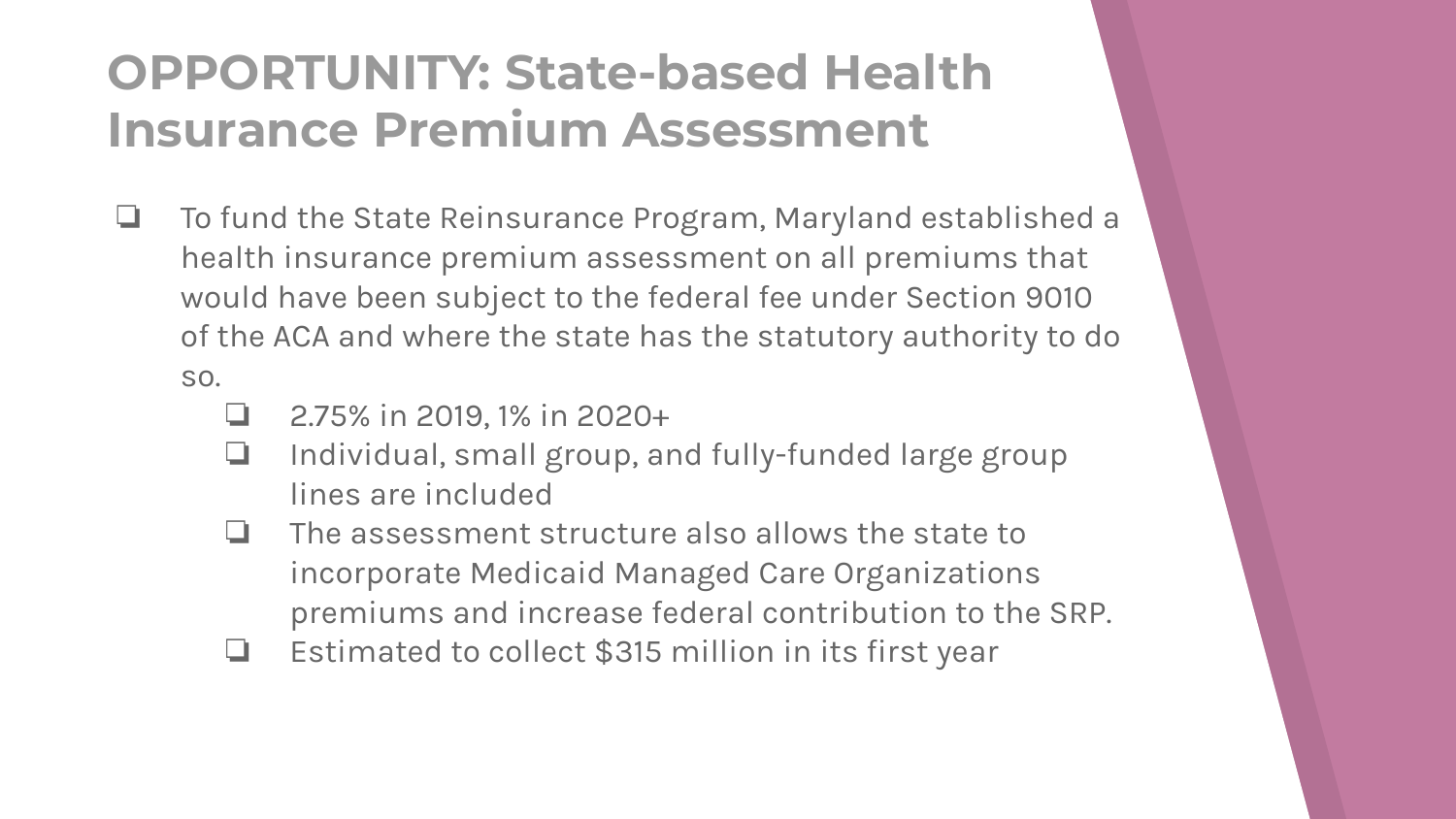### **OPPORTUNITY: State-based Health Insurance Premium Assessment**

- ❏ Repeal of the Section 9010 Health Insurance Provider Fee in 2020, provides state an opportunity to establish a replacement assessment that could be utilized to fund policies that increase affordability in the individual market without increasing premiums.
- ❏ **TIME-LIMITED:** Must be in place by mid-2020 to be incorporated into 2021 premiums
- ❏ **CUSTOMIZABLE:** States can determine which lines to include in the assessment to suit their funding need
- ❏ **INCREASED VALUE PROPOSITION:** Funds from the assessment can be utilized to fund State Innovation Waivers + access federal pass through funds
- ❏ **INCREASED ACCESS TO FEDERAL FUNDS:** If structured in compliance with federal rules, states may assess Medicaid Managed Care Organizations accessing federal match
- ❏ **POLICY CONSIDERATIONS:** States should consider the impact of proposed policies on marketplace participants with their liability under the state-based assessment to identify potential tradeoffs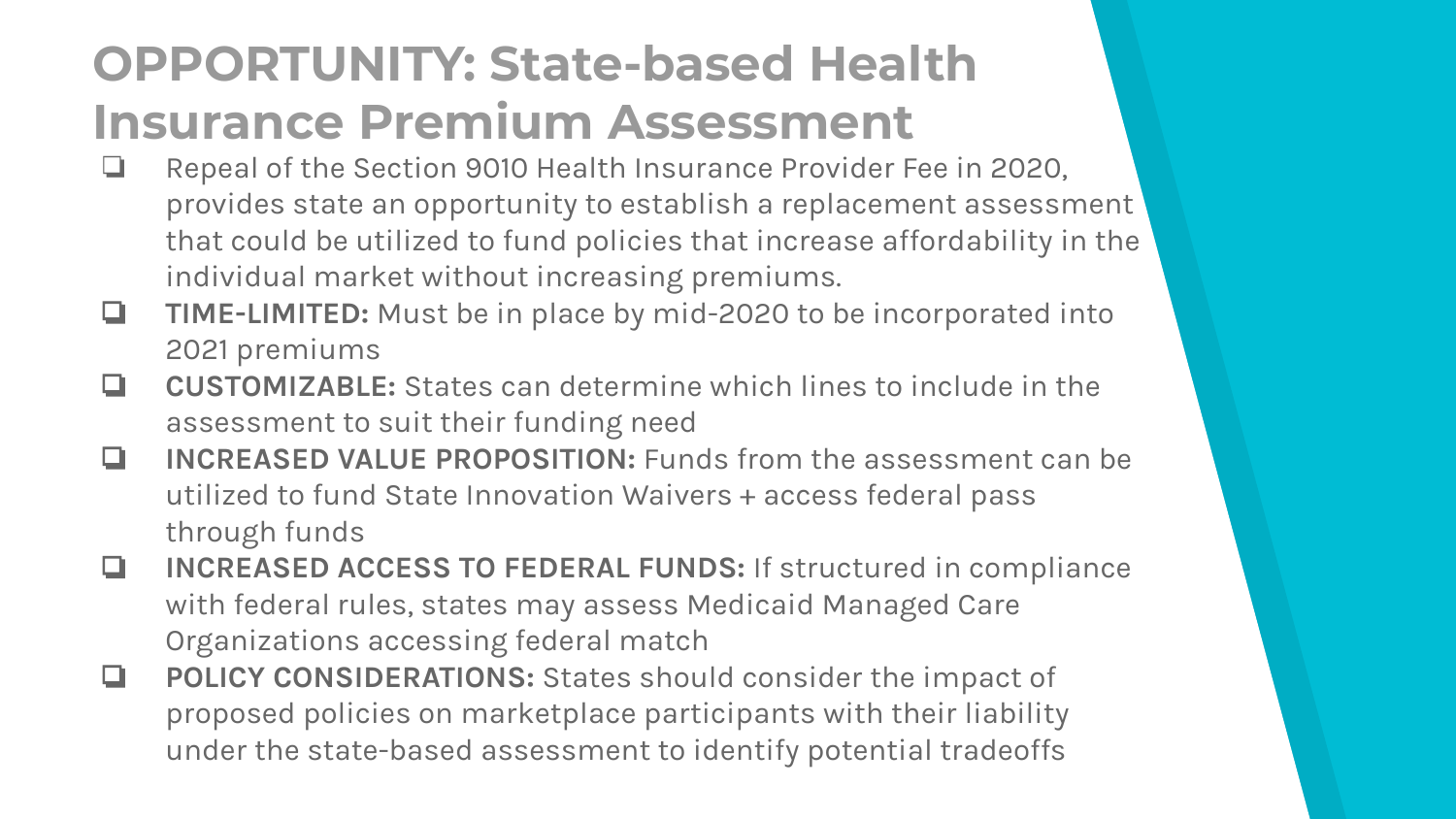## **OPPORTUNITY: Facilitated-tax time enrollment/outreach**

- ❏ Legislation to establish the Maryland Easy Enrollment Health Insurance Program (MEEHP) was enacted in 2019.
- ❏ The MEEHP will leverage Maryland's state income tax filing system to identify the remaining uninsured and encourage them to enroll in insurance affordability programs via a facilitated enrollment pathway.
	- ❏ The eligibility information of participating uninsured will be shared with Marketplace.
	- The participating uninsured will receive an eligibility determination for insurance affordability programs.
	- ❏ If determined eligible for Medicaid/CHIP the uninsured will be automatically enrolled.
	- ❏ If determined eligible for a qualified health plan the uninsured will be able to enroll via a tax-time SEP.